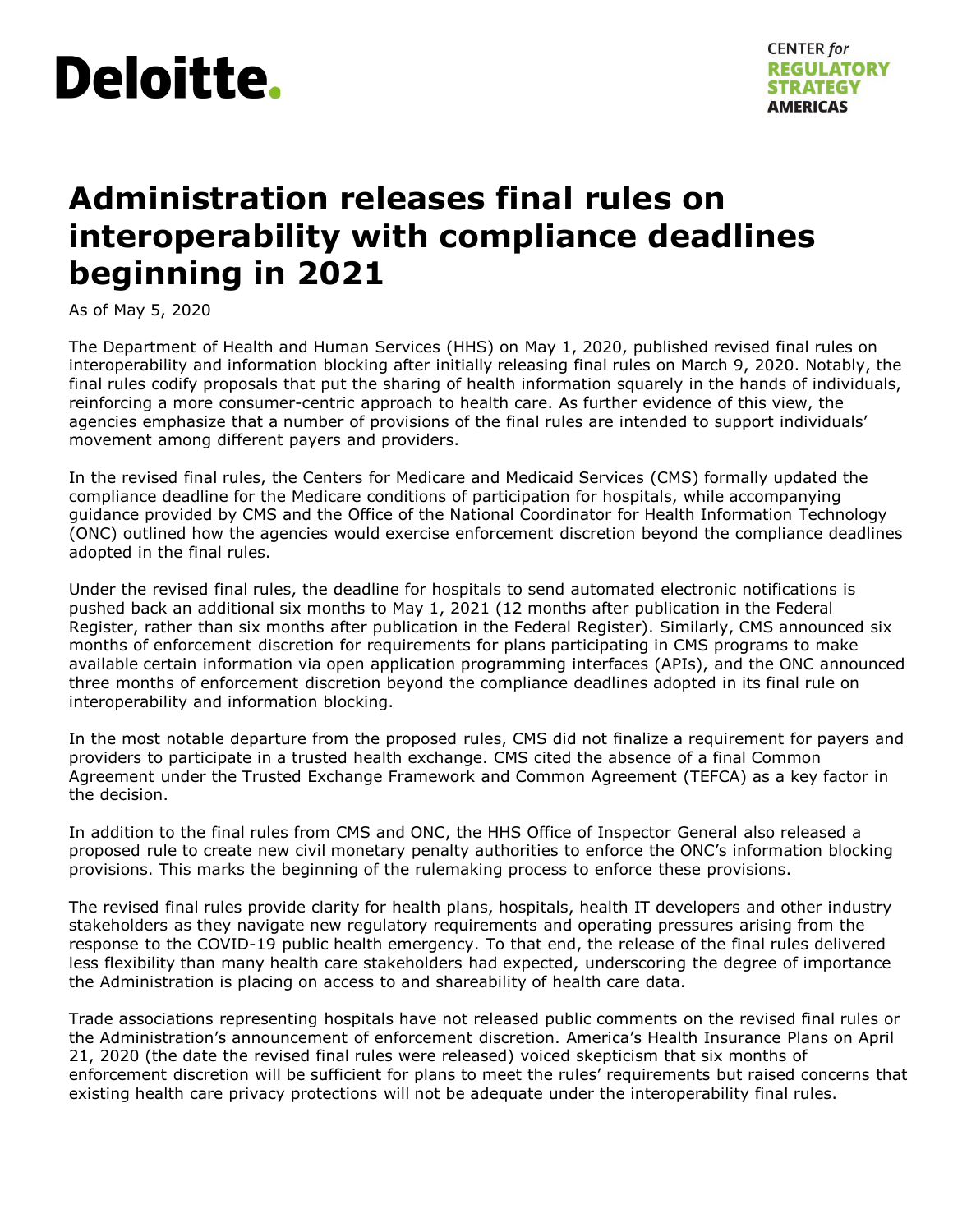The final rules should be taken in the context of the broader health care agenda enacted by Congress. The interoperability requirements are shaped in part by provisions of the Medicare Access and CHIP Reauthorization Act (MACRA) of 2015 and are intended to provide key enabling capabilities for risk-based and coordinated care payment models. The rules' information blocking provisions similarly are anchored in MACRA and were further refined by provisions of the  $21^{st}$  Century Cures Act, enacted in 2016. Keeping in mind that both MACRA and the 21st Century Cures Act were passed with strong bipartisan support, it becomes clear how important interoperability is to the shared national goals of controlling health care cost growth, coordinating care more effectively, and making it easier for individuals to make more informed health care decisions. In addition to interoperability, the Trump administration has called for increased price transparency within the health care system to assist patients in making choices about their care armed with new pricing data and online tools.

#### **Overview**

Summaries and analysis of key provisions of the CMS final rule on interoperability are provided below. While the final rule includes additional provisions on electronic contact information for providers and state coordination of data for dual eligibles, among other provisions, this article focuses on the provisions of the final CMS rule that present the most significant strategic planning opportunities and compliance obligations for payers, hospitals, and other health care stakeholders.

An overview of provisions of the ONC final rule on interoperability and information blocking that most directly affect health care providers and payers also is included.

## **Application Programming Interfaces (APIs)**

The Administration's efforts to support individuals' access to health information in an easily shareable format centers on the use of standards-based application programming interfaces (APIs) that are accessible to third-party applications and developers. CMS intends for APIs to provide "a simple and easy electronic way to request, receive, and share data they want and need, including with a third party" with a goal of making it easier for individuals to move between health care providers.

The final rule builds upon CMS' experience with the Blue Button 2.0 approach by requiring payers participating in CMS programs to implement, test, and monitor an open, standards-based application programming interface (API) to make patient claims and other health information available to patients through third-party applications of the individual's choice.

Importantly, the API requirements are being adopted as conditions of contract for payers participating in government programs, including Medicare Advantage, Medicaid managed care and the health insurance Exchanges established under the Affordable Care Act (ACA). Thus, payers will be required to comply with the final rule in order to be eligible to participate in CMS programs.

In the preamble to the final rule, CMS emphasizes that the final rules outline the minimum data that must be made available via APIs. Payers have the option of including more information via Patient Access APIs, Provider Directory APIs, or using other available standards.

The final rule adopts the Fast Healthcare Interoperability Resources (FHIR) release 4.0.1 (as finalized by the ONC in its final rule on interoperability and information blocking) as the foundational standards for APIs.

## *Patient Access APIs*

Under the final rule, CMS payers will be required to make available claims and clinical information via a Patient Access API as an initial move in CMS's larger effort to support easy access to a more complete longitudinal view of an individual's health experience. In the preamble to the final rule, CMS explains that although more than 95% of hospitals and 75% of office-based clinicians currently use certified health IT, the current "siloed nature of health care data prevents physicians, pharmaceutical companies, manufacturers, and payers from accessing and interpreting important data sets, instead, encouraging each group to make decisions based upon a part of the information, rather than the whole."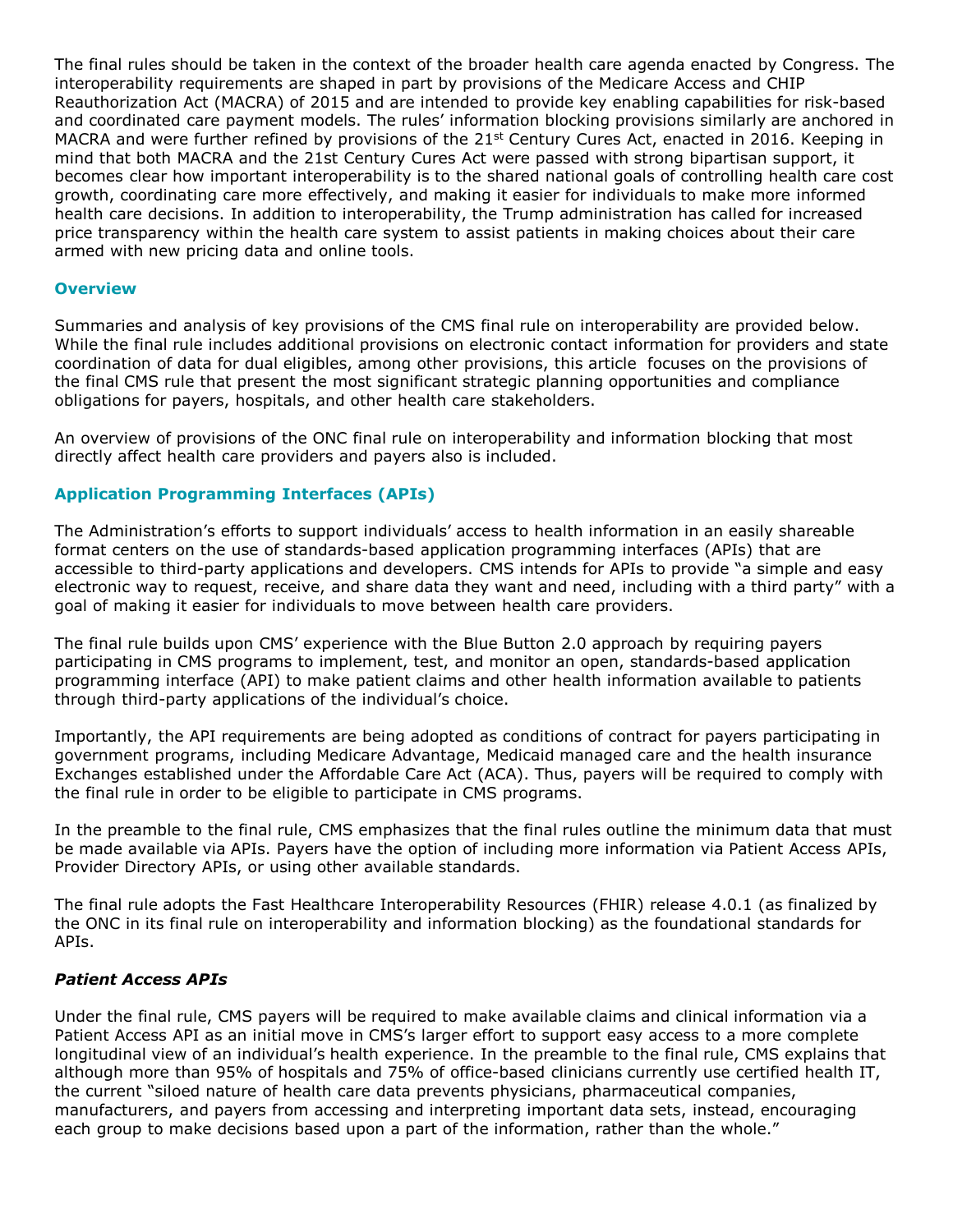## *Applicability*

The Patient Access API requirement applies to:

- *Medicare Advantage*
- *Medicaid*: state Fee-for-service (FFS) programs and managed care plans,
- *Children's Health Insurance Program* FFS programs and managed care entities
- *Insurance Exchanges established under the Affordable Care Act (ACA)*: Qualified Health Plans (QHPs) run by the federal government (federally facilitated Exchanges, or FFEs)

## *Scope of data*

The information required to be made accessible under the open API will include:

- Adjudicated claims (including cost)
- Encounters with capitated providers
- Provider remittances
- Enrollee cost-sharing
- Clinical data (including laboratory results, where available) maintained by the payer
- Formularies or preferred drug lists (except for Exchange plans offered on federally-facilitated Exchanges)

The final rules adopt a definition of "maintain" with regard to clinical data to mean the payer has access to the data, control over the data, and authority to make the data available through the API.

The data must be provided in the form of the U.S. Core Data for Interoperability version 1 data set (adopted in the final rule on interoperability and information blocking from the ONC). In a matter of critical importance for payers' compliance preparations, the requirement to make claims and encounter data available via an API applies to all data maintained by the payer for dates of service on or after January 1, 2016.

The final rule clarifies that MA plans will be required to make available via APIs claims data, encounter data, and clinical data for supplemental benefits, including dental benefits, as well as for standard benefits.

In addition, Medicaid managed care plans are required to include any data from subcontractors and providers compensated by the plan for services. Examples of such providers include behavioral health organizations, dental management organizations, and pharmacy benefit managers. Medicaid managed care plans will have to include all claims and encounter data, regardless of whether it is adjudicated or generated by the managed care plan itself, a subcontractor, or a provider compensated on the basis of capitation payments.

## *Timeliness*

The rules will require CMS payers to make the claims data available via APIs within one business day of a claim being adjudicated and for clinical data to be made available within one business day of the encounter data being received by the plan.

While CMS is adopting time limits for plans to make available claims and encounter data via APIs, the agency emphasizes that it will not seek to adopt regulations standardizing contracts between payers and providers; CMS leaves it to payers to determine whether to include time requirements for submission of claims and encounter data in contracts with providers.

## *Privacy and security*

In a change from the proposed rule, CMS adopted a provision that allows CMS payers subject to the Patient Access API requirement to request that third-party apps attest to having certain information included in their privacy policy and inform individuals about this attestation to help make them aware of the privacy risks associated with their choices.

The final rules do not alter existing responsibilities to protect personal health information (PHI) under the Health Insurance Portability and Accountability Act (HIPAA) privacy rules or other laws that currently are applicable.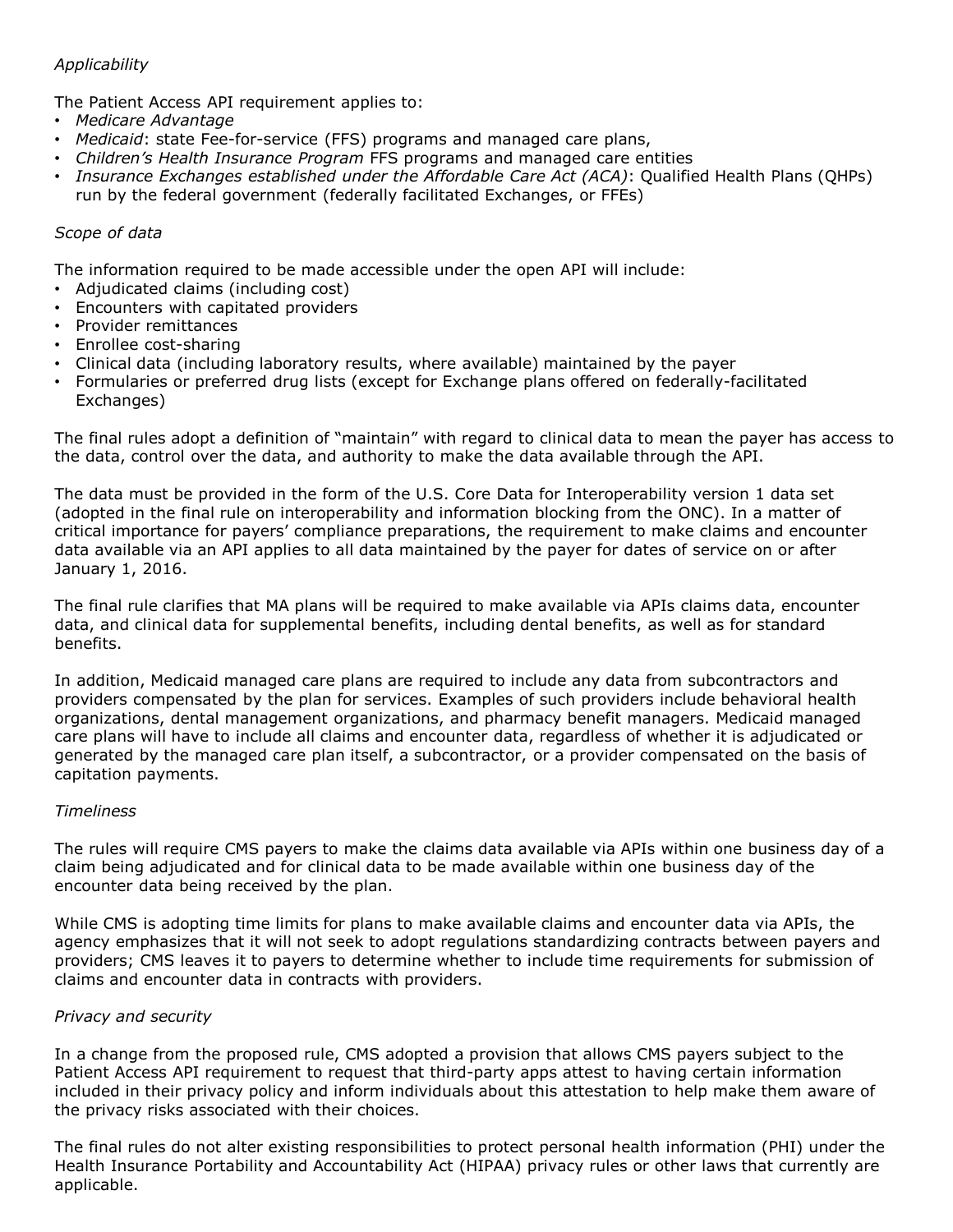## *Compliance deadline*

CMS finalized a deadline of January 1, 2021, for the Provider Access API requirement. CMS will exercise enforcement discretion for six months, beginning enforcement of the requirements on July 1, 2021.

# *Provider Directory APIs*

In a modification from the proposed rule, CMS will only require payers to provide information on provider directories via a public facing Provider Directory API. The proposed rule considered requiring payers to provide such information via a Patient Access API, as well as a Provider Directory API.

While MA organizations, state Medicaid programs and Exchange plans currently are required to make information available about their provider networks, CMS explains the requirement for a Provider Directory API accessible to enrollees and prospective enrollees could support the development of third-party apps "that would pull in current information about available providers to meet enrollees' current needs." CMS also states that the availability of provider directory information via APIs also could support "innovation in applications or other services that help enrollees to more easily compare provider networks while they are considering their options for changing health plans."

The Provider Directory API must be accessible via a public-facing digital endpoint on the payer's website to ensure public discovery and access.

## *Applicability*

The Provider Directory API requirement applies to:

- *Medicare Advantage*
- *Medicaid*: state Fee-for-service (FFS) programs and managed care plans,
- *CHIP:* FFS programs and managed care entities

The requirement for provider directories and formularies would not apply to QHP issuers in FFEs because such issuers already are subject to a similar requirement.

#### *Scope of data*

At minimum, the Provider Directory API must include provider names, addresses, phone numbers and specialties.

For MA plans that include Part D prescription drug coverage, the Provider Directory API also must include pharmacy directory data: pharmacy name, address, phone number, number of pharmacies in the network, and mix (i.e., the type of pharmacy, such as "retail pharmacy").

#### *Timeliness*

Payers are required to make updates available within 30 calendar days of receiving the information or an update to the provider directory information. The 30-day standard also applies to pharmacy information for MA-PD Plans.

## *Compliance deadline*

CMS finalized a deadline of January 1, 2021, for the Provider Directory API requirement. CMS will exercise enforcement discretion for six months, beginning enforcement of the requirements on July 1, 2021.

## **Payer-to-payer data exchange**

In an effort to support patient-directed coordination of care, CMS is finalizing a requirement for a payerto-payer data exchange. Importantly, CMS puts the individual member at the center of this data exchange in that plans must undertake the exchange subject to the approval of and at the direction of a current or former member.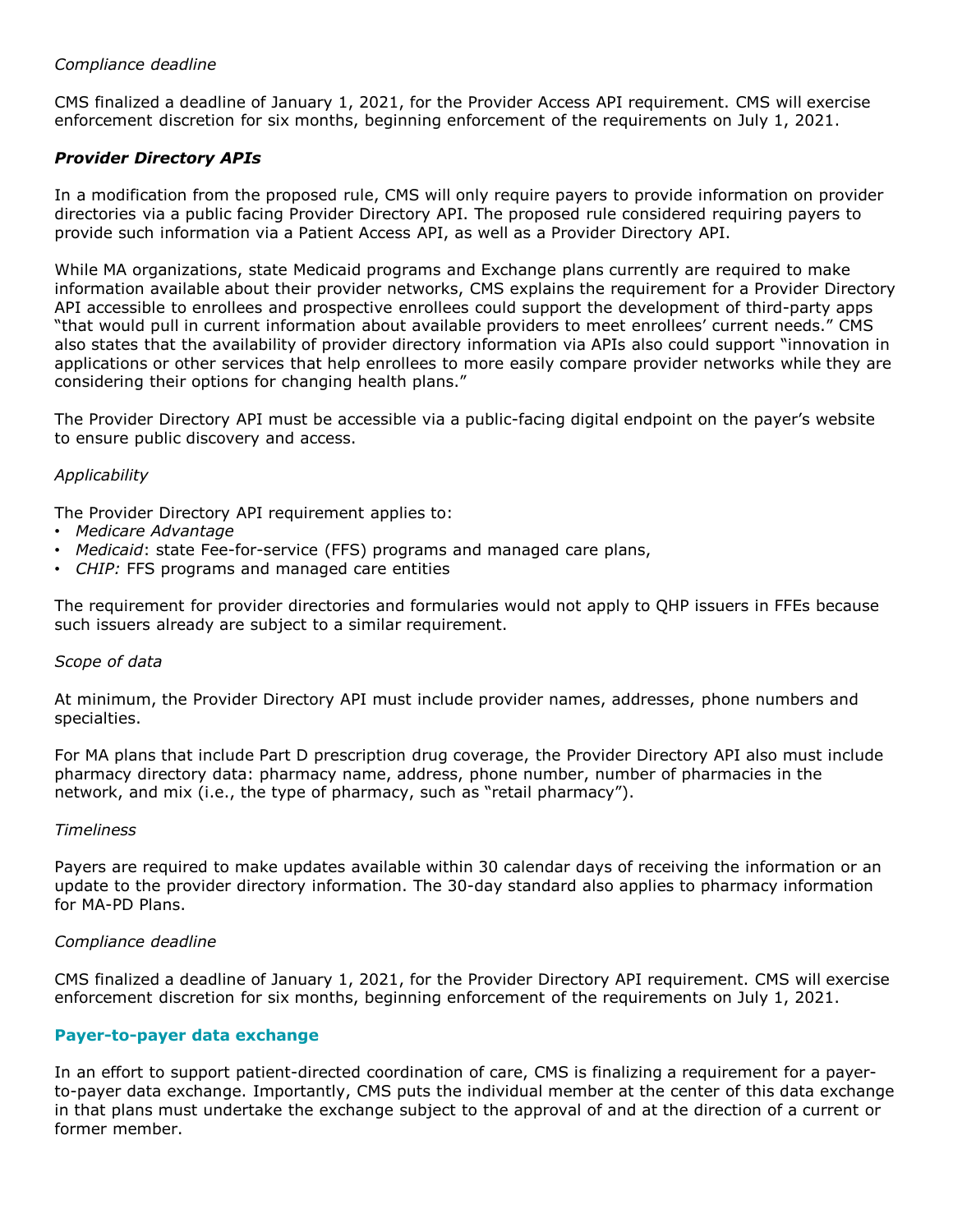CMS intends for the policy to support better care coordination at the payer level and reduced provider burden by supporting an individual's access to and ability to share more complete health information.

## *Applicability*

The payer-to-payer data exchange requirement applies to:

- Medicare Advantage organizations
- Medicaid managed care plans
- CHIP managed care entities
- QHPs offered on federally-facilitated Exchanges

Medicaid and CHIP state agencies are not subject to this requirement.

## *Scope of data*

CMS is finalizing a requirement for payers to maintain a process for the electronic exchange of, at minimum, the data classes and elements included in the USCDI content and vocabulary standard. Payers will be required to share data they maintain for dates of service on or after January 1, 2016.

While CMS will require a payer to incorporate data received from another payer under this policy into the enrollee's record, a payer is required only to send the data received from another payer under this policy in the electronic form and format it was received.

Under this requirement, payers will need to prepare an initial historical set of data for sharing with other payers.

## *Compliance deadline*

CMS finalized a compliance deadline of January 1, 2022.

## **Conditions of Participation for hospitals and critical access hospitals – Electronic notifications**

The final rule also modifies the Conditions of Participation (CoPs) for Medicare by requiring hospitals, including psychiatric hospitals and critical access hospitals (CAHs), to send electronic patient event notifications of patient's admission, discharge, and or transfer to another health care facility or another health care provider. The requirement applies specifically to hospitals with EHR systems that support such notification capabilities.

## *Applicability*

The requirement to send electronic notifications applies to hospitals that currently have EHR systems with the technical capacity to generate information for electronic patient event notifications, defined as an EHR system that uses the ADT messaging standard Health Level Seven Messaging Standard Version 2.5.1 (HL7  $2.5.1$ ).

CMS notes that this standard is referenced by certification criteria related to transferring information to immunization registries and transmission of laboratory results to public health agencies. Adoption of certified health IT that meets these criteria has been required for any hospital seeking to qualify for the Promoting Interoperability Program (formerly called the Meaningful Use program).

Thus, the new condition of participation in effect applies to hospitals that have participated in the Promoting Interoperability Program.

## *Scope of data*

CMS will require hospitals to provide, at minimum, the patient's basic personal or demographic information, as well as the name of the sending hospital. CMS emphasizes that this requirement is intended to "set a minimum floor" for electronic notifications, recognizing that there is "significant variation" in how hospitals use HL7 2.5.1 messages.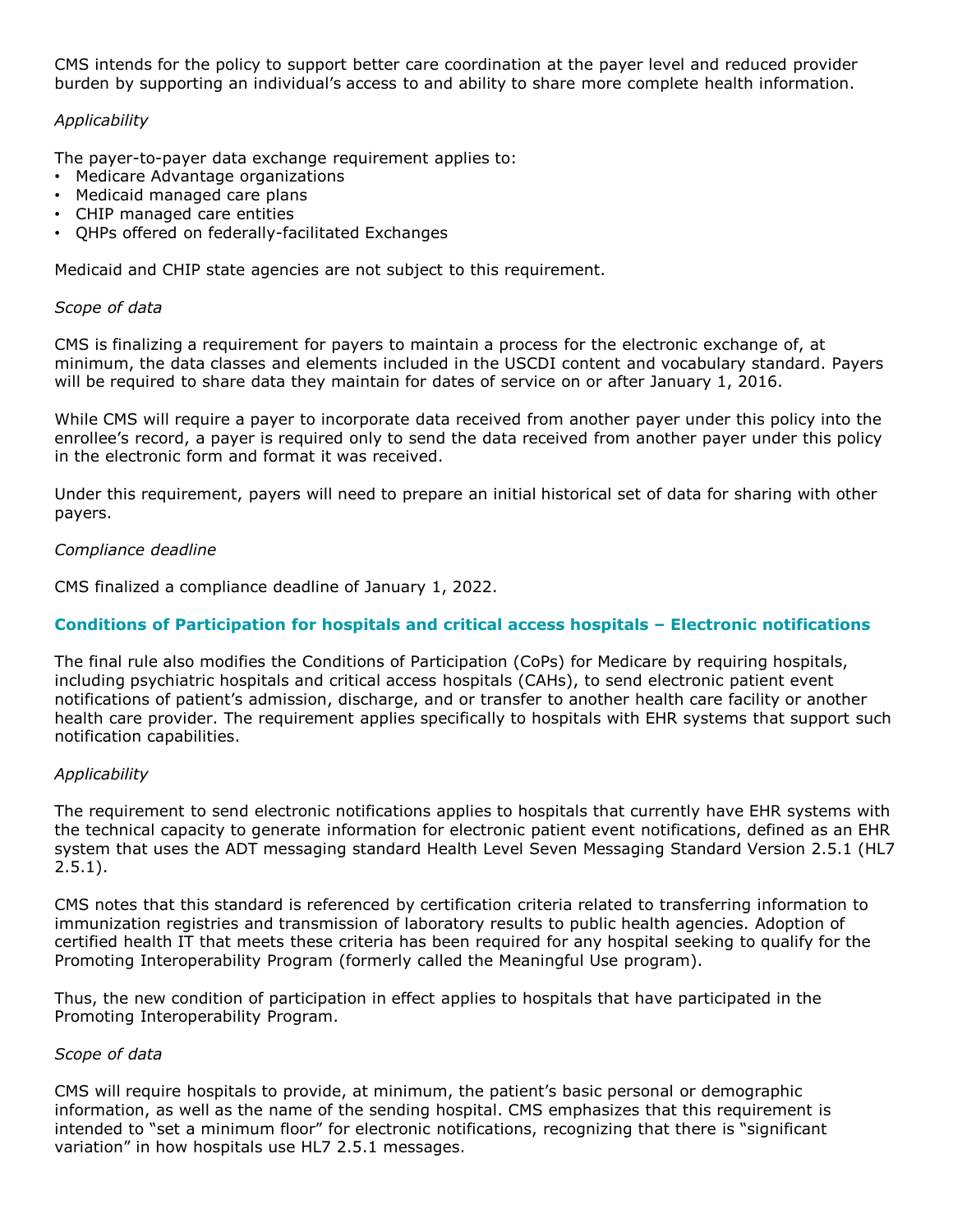The rules will require hospitals to send notifications to a patient's established primary care practitioner (or established primary care practice group or entity) or any other practitioner (or practice group or entity) identified by the patient as primarily responsible for his or her care. In addition, hospitals will be required to send notifications to all applicable post-acute care (PAC) providers or suppliers, meaning PAC services providers and suppliers with whom the patient has an established care relationship prior to admission or to whom the patient is being transferred or referred.

Importantly, CMS is not adopting a requirement for hospitals to use a specific standard or format to deliver patient event notifications. Similarly, CMS is not requiring hospitals to use a specific technology to send patient event notifications, giving hospitals options for transmitting the notifications. CMS provides the example of a hospital partnering with an intermediary to deliver notifications to external providers, while using features internal to a shared EHR system to transmit information to providers that are part of the same organization.

## *When a notification must be sent*

Under the new conditions of participation, CMS will require hospitals to send a notification when:

- A patient is registered in a hospital emergency department (ED), if applicable
- A patient is admitted as an inpatient, regardless of whether the patient is admitted from an ED, from an observation stay, or as a direct admission from home, their practitioner's office, or as a transfer from another facility
- A patient's discharge or transfer from the hospital, either from the ED or an observational stay or an inpatient services unit

The rules clarify that hospitals will not be expected to send notifications in cases where:

- A hospital is not able to identify a primary care provider for a patient
- The patient has not identified a provider to whom they would like information sent
- There is no applicable post-acute care provider or supplier

## *Compliance deadline*

Citing the COVID-19 public health emergency, CMS adopted an applicability date of 12 months after finalization of the rule for hospitals, including psychiatric hospitals, and critical access hospitals. Thus, hospitals will face a May 1, 2021, compliance date for the conditions of participation.

# **ONC Final Rule on Interoperability and Information Blocking**

The final rule aims at supporting interoperability activities by adopting certain technical updates and new standards for health IT certification and Patient APIs and clarifying the exceptions to the prohibition on information blocking.

This ONC final rule is focused on implementing key provisions of the 21st Century Cures Act. The final rule identifies and finalizes the reasonable and necessary activities that do not constitute information blocking while also establishing new rules to prevent information blocking practices. The final rule also requires electronic health records to provide the clinical data necessary (including core data classes and elements) to promote new business models of care.

The final rule also makes several changes to the existing 2015 Edition Health IT Certification Criteria and establishes standardized application programming interfaces (APIs) requirements to support patient access and control of their health data. The aim of this provision is to allow patients to securely and easily obtain and use their health data from their provider's Medicare record for free using a smartphone app of their choosing.

## *Applicability*

The information blocking provisions associated with this rule apply to health care providers, health IT developers, health information exchanges, and health information networks. While many of the technical updates to the 2015 Edition Health IT Certification Criteria will be immediately applicable to health IT developers, it will be important for hospitals and health systems to understand what changes have been made and to make sure they are utilizing certified open APIs. In addition, future updates to the Promoting Interoperability programs for hospitals and clinicians could reflect the updated certification criteria for health IT and require hospitals and care providers to demonstrate use of the new capabilities.